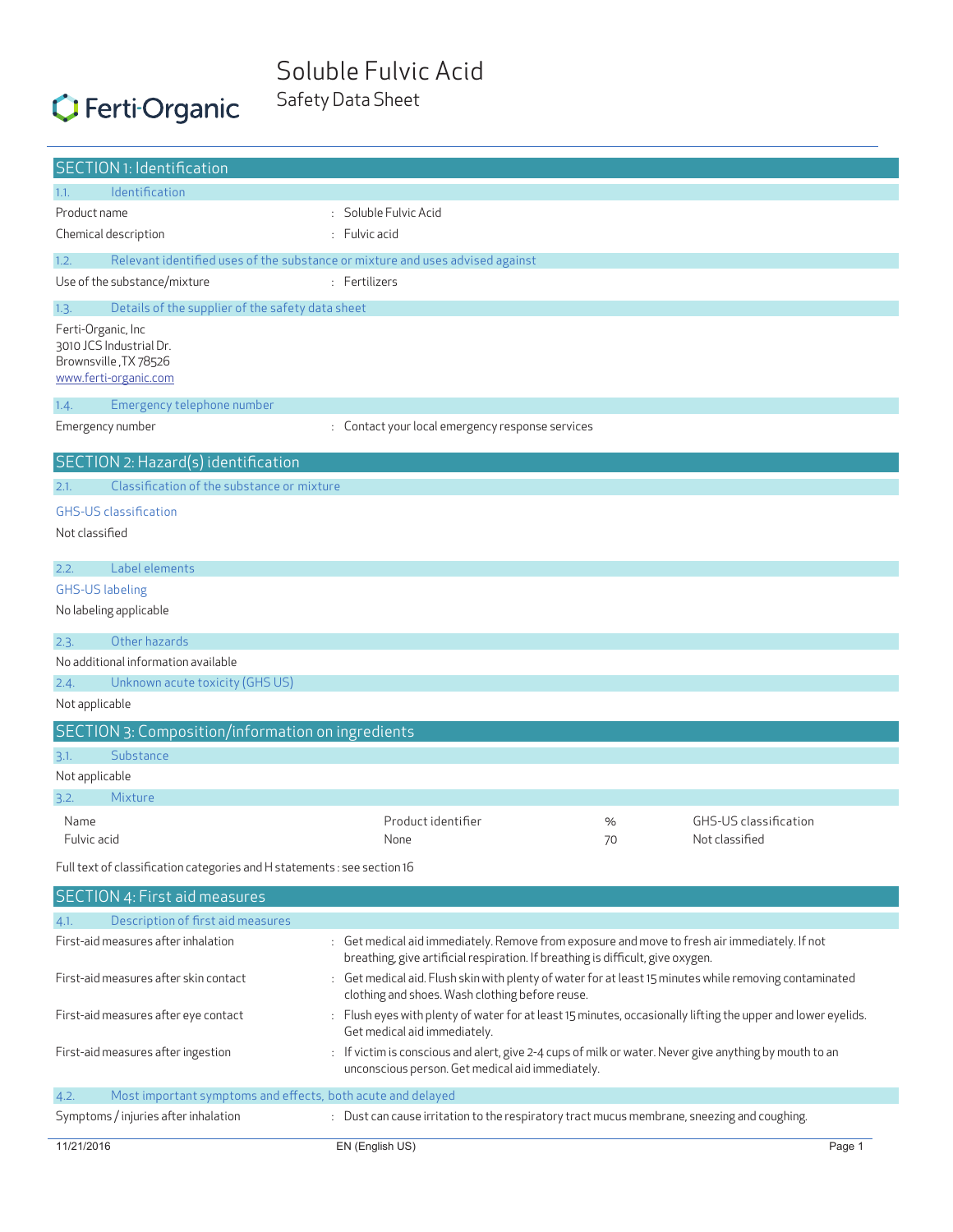## Soluble Fulvic Acid

| Safety Data Sheet                                                                  |                                                                                                                                                                                                                  |
|------------------------------------------------------------------------------------|------------------------------------------------------------------------------------------------------------------------------------------------------------------------------------------------------------------|
| Symptoms/injuries after skin contact                                               | : Brief contact with the skin is not toxic. Repeated or prolonged contact will dehydrate skin.                                                                                                                   |
| Symptoms/injuries after eye contact                                                | Will irritate on contact, wash out quickly.                                                                                                                                                                      |
| Symptoms/injuries after ingestion                                                  | : Can cause upper GI tract disturbance.                                                                                                                                                                          |
| Indication of any immediate medical attention and special treatment needed<br>4.3. |                                                                                                                                                                                                                  |
| No additional information available.                                               |                                                                                                                                                                                                                  |
|                                                                                    |                                                                                                                                                                                                                  |
| <b>SECTION 5: Firefighting measures</b>                                            |                                                                                                                                                                                                                  |
| Extinguishing media<br>5.1.                                                        |                                                                                                                                                                                                                  |
| Suitable extinguishing media<br>Unsuitable extinguishing media                     | : Water, CO2, fire-extinguishing foam.<br>: None.                                                                                                                                                                |
|                                                                                    |                                                                                                                                                                                                                  |
| Special hazards arising from the substance or mixture<br>5.2.                      |                                                                                                                                                                                                                  |
| Fire hazard                                                                        | : Non-combustible.                                                                                                                                                                                               |
| Explosion hazard                                                                   | : None known.                                                                                                                                                                                                    |
| Advice for firefighters<br>5.3.                                                    |                                                                                                                                                                                                                  |
| Protection during firefighting                                                     | : Firefighters should wear full protective gear.                                                                                                                                                                 |
| SECTION 6: Accidental release measures                                             |                                                                                                                                                                                                                  |
| 6.1.<br>Personal precautions, protective equipment and emergency procedures        |                                                                                                                                                                                                                  |
| 6.1.1.<br>For non-emergency personnel                                              |                                                                                                                                                                                                                  |
| No additional information available.                                               |                                                                                                                                                                                                                  |
|                                                                                    |                                                                                                                                                                                                                  |
| 6.1.2.<br>For emergency responders<br>No additional information available.         |                                                                                                                                                                                                                  |
|                                                                                    |                                                                                                                                                                                                                  |
| 6.2.<br><b>Environmental precautions</b>                                           |                                                                                                                                                                                                                  |
| Prevent entry to sewers and public waters.                                         |                                                                                                                                                                                                                  |
| Methods and material for containment and cleaning up<br>6.3.                       |                                                                                                                                                                                                                  |
|                                                                                    |                                                                                                                                                                                                                  |
| For containment                                                                    | : Stop the flow of material, if this is without risk.                                                                                                                                                            |
| Methods for cleaning up                                                            | : Avoid creating dust when cleaning up. Scoop, shovel or sweep to labeled containers for                                                                                                                         |
|                                                                                    | recycling/salvage if not contaminated by other material. Wastes resulting from the use of this product<br>may be disposed of on site or at an approved waste disposal facility. Dispose of product in accordance |
|                                                                                    | with local and national regulation.                                                                                                                                                                              |
| Reference to other sections<br>6.4.                                                |                                                                                                                                                                                                                  |
| No additional information available.                                               |                                                                                                                                                                                                                  |
|                                                                                    |                                                                                                                                                                                                                  |
| SECTION 7: Handling and storage                                                    |                                                                                                                                                                                                                  |
| Precautions for safe handling<br>7.1.                                              |                                                                                                                                                                                                                  |
| Precautions for safe handling                                                      | Avoid inhaling dust. Avoid contact with eyes, skin and clothing. If dusting occurs use approved<br>respirator to eliminate exposure.                                                                             |
| 7.2.                                                                               |                                                                                                                                                                                                                  |
| Conditions for safe storage, including any incompatibilities                       |                                                                                                                                                                                                                  |
| Storage conditions                                                                 | : Storage area should be cool and dry, out of direct sunlight.                                                                                                                                                   |
| SECTION 8: Exposure controls/personal protection                                   |                                                                                                                                                                                                                  |
| Control parameters<br>8.1.                                                         |                                                                                                                                                                                                                  |
| No additional information available.                                               |                                                                                                                                                                                                                  |
|                                                                                    |                                                                                                                                                                                                                  |
| Exposure controls<br>8.2.                                                          |                                                                                                                                                                                                                  |
| Appropriate engineering controls                                                   | : Exhaust fan recommended in controlling any dusting.                                                                                                                                                            |
| Hand protection                                                                    | Wear appropriate protective gloves to prevent skin exposure.                                                                                                                                                     |
| Eye protection<br>Skin and body protection                                         | Splash goggles recommended where dusting is expected.<br>: Wear suitable working clothes.                                                                                                                        |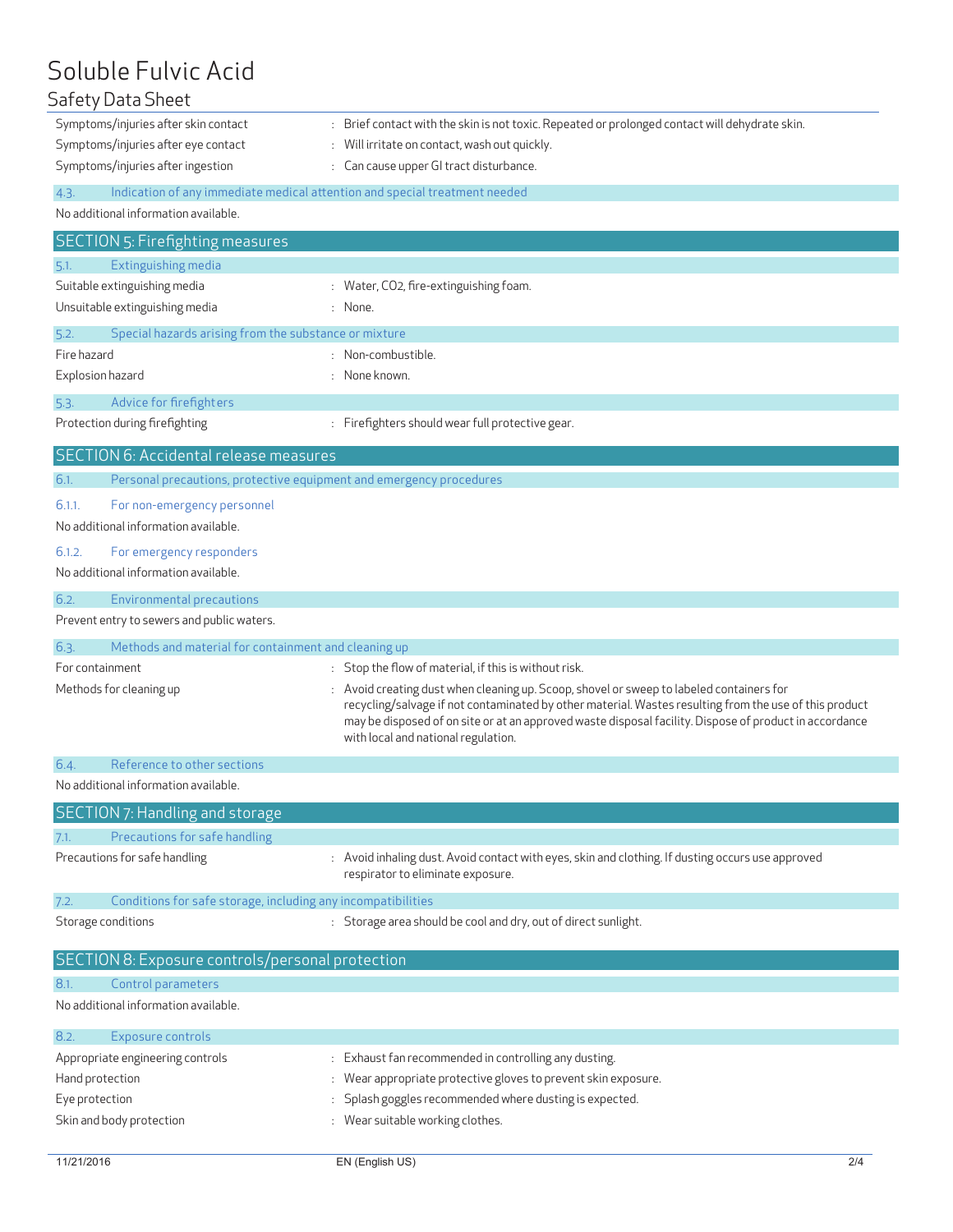## Soluble Fulvic Acid

### Safety Data Sheet

Respiratory protection **interval of the accentrations** are above the applicable exposure limits, use NIOSH approved respiratory protection.

#### SECTION 9: Physical and chemical properties

| Information on basic physical and chemical properties<br>9.1. |    |                        |
|---------------------------------------------------------------|----|------------------------|
| Physical state                                                | ÷  | Solid                  |
| Appearance                                                    | ۰  | Powder                 |
| Color                                                         |    | Light brown to tannish |
| Odor                                                          |    | Not distinctive        |
| Odor threshold                                                |    | No data available      |
| pH                                                            | ÷. | $5 - 7$                |
| Melting point                                                 |    | No data available      |
| Freezing point                                                | ÷. | No data available      |
| Boiling point                                                 |    | No data available      |
| Flash point                                                   |    | No data available      |
| Relative evaporation rate (butyl acetate=1)                   | ÷  | No data available      |
| Flammability (solid, gas)                                     | ÷  | No data available      |
| Vapor pressure                                                | ÷  | No data available      |
| Relative vapor density at 20 °C                               |    | No data available      |
| Relative density                                              | ٠  | No data available      |
| Specific gravity / density                                    | ÷. | 0.5g/cm3               |
| Solubility                                                    | ÷  | Completely soluble     |
| Log Pow                                                       |    | No data available      |
| Auto-ignition temperature                                     |    | No data available      |
| Decomposition temperature                                     | ٠  | No data available      |
| Viscosity                                                     | ÷  | No data available      |
| Viscosity, kinematic                                          |    | No data available      |
| Viscosity, dynamic                                            |    | No data available      |
| <b>Explosion limits</b>                                       | ٠  | No data available      |
| Explosive properties                                          |    | No data available      |
| Oxidizing properties                                          |    | No data available      |
|                                                               |    |                        |

9.2. Other information

No additional information available.

|                                     | <b>SECTION 10: Stability and reactivity</b>                      |  |
|-------------------------------------|------------------------------------------------------------------|--|
| 10.1.                               | Reactivity                                                       |  |
|                                     | No additional information available.                             |  |
| 10.2.                               | Chemical stability                                               |  |
|                                     | The product is stable at normal handling and storage conditions. |  |
| 10.3.                               | Possibility of hazardous reactions                               |  |
| Will not occur.                     |                                                                  |  |
| 10.4.                               | Conditions to avoid                                              |  |
| Dust generation.                    |                                                                  |  |
| 10.5.                               | Incompatible materials                                           |  |
| Contact w/ strong oxidizing agents. |                                                                  |  |
| 10.6.                               | Hazardous decomposition products                                 |  |
| Carbon monoxide, carbon dioxide.    |                                                                  |  |